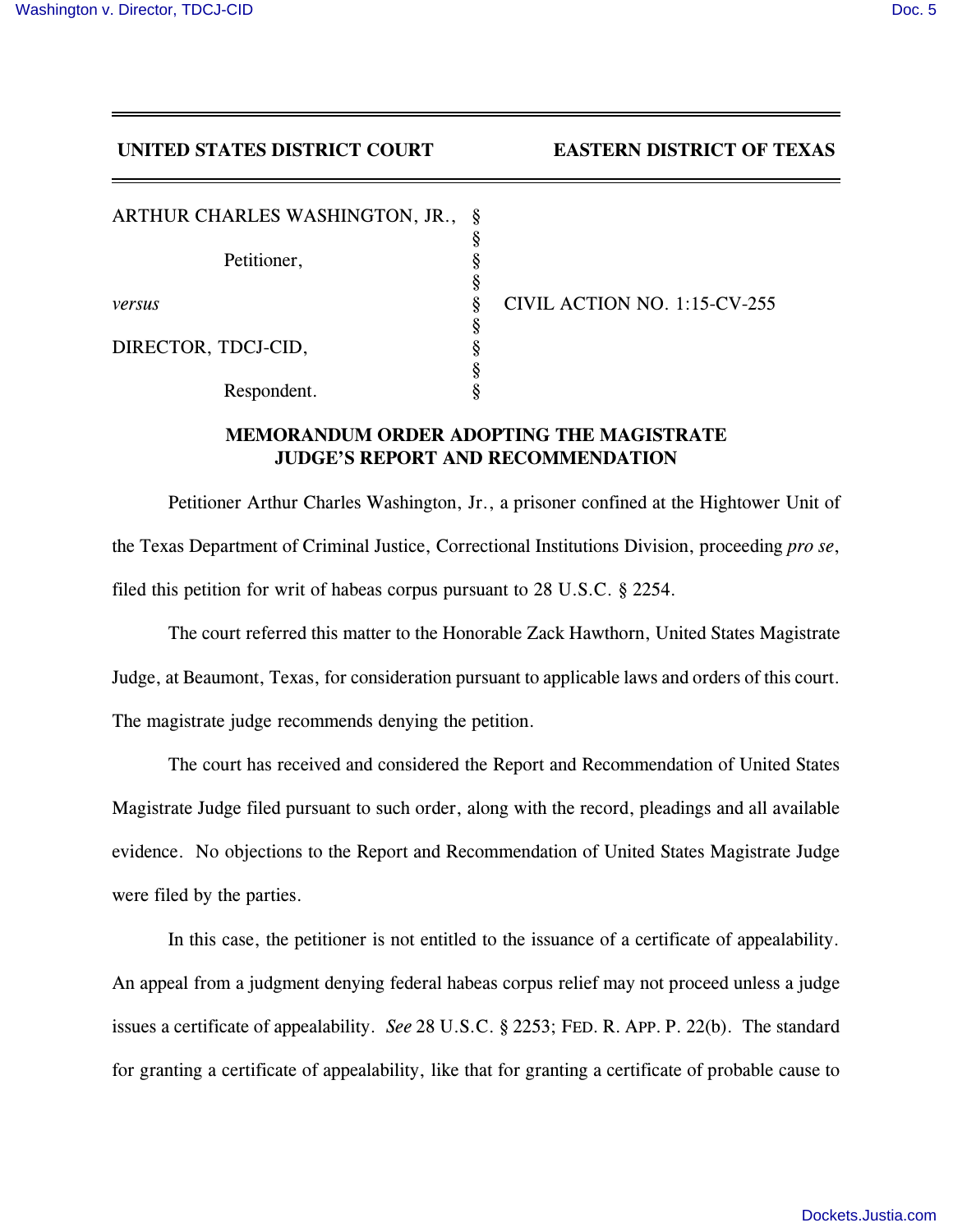appeal under prior law, requires the petitioner to make a substantial showing of the denial of a federal constitutional right. *See Slack v. McDaniel*, 529 U.S. 473, 483-84 (2000); *Elizalde v. Dretke*, 362 F.3d 323, 328 (5th Cir. 2004); *see also Barefoot v. Estelle*, 463 U.S. 880, 893 (1982). In making that substantial showing, the petitioner need not establish that he should prevail on the merits. Rather, he must demonstrate that the issues are subject to debate among jurists of reason, that a court could resolve the issues in a different manner, or that the questions presented are worthy of encouragement to proceed further. *Slack*, 529 U.S. at 483-84. If the petition was denied on procedural grounds, the petitioner must show that jurists of reason would find it debatable: (1) whether the petition raises a valid claim of the denial of a constitutional right, and (2) whether the district court was correct in its procedural ruling. *Id*. at 484; *Elizalde*, 362 F.3d at 328. Any doubt regarding whether to grant a certificate of appealability is resolved in favor of the petitioner, and the severity of the penalty may be considered in making this determination. *See Miller v. Johnson*, 200 F.3d 274, 280-81 (5th Cir. 2000).

The petitioner has not shown that any of the issues raised by his claims are subject to debate among jurists of reason. Therefore, the petitioner has failed to make a sufficient showing to merit the issuance of a certificate of appealability.

## **ORDER**

Accordingly, the findings of fact and conclusions of law of the magistrate judge are correct, and the report and recommendation of the magistrate judge (#3) is **ADOPTED**. A final